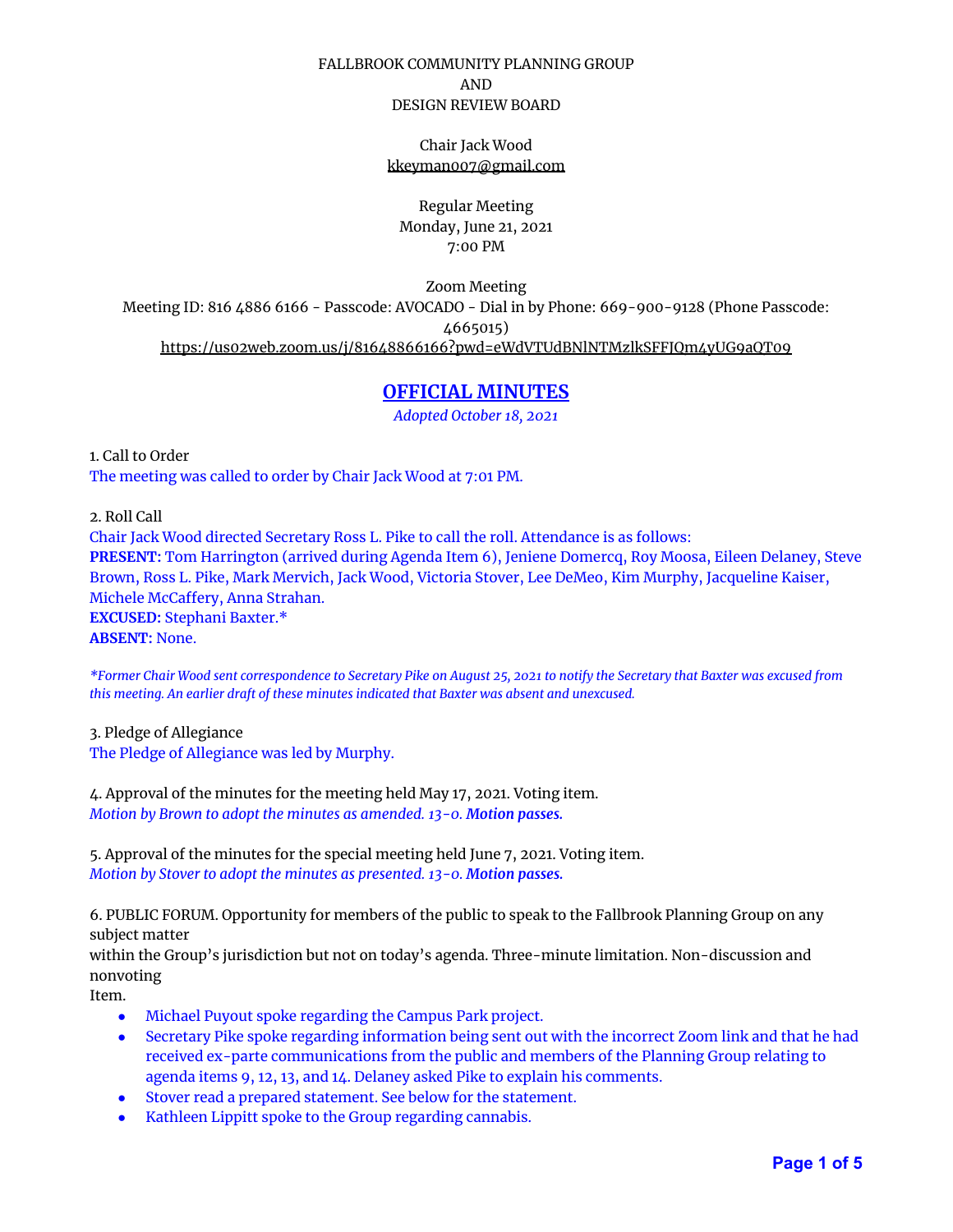7. Informational presentation for PDS2021-SPA-21-001. Discretionary Permit for Specific Plan. Campus Park/Passerelle APNs 108-120-61-00 and 108-120-62-00. Contact: Hedy Levine, REC Consultants, Inc. (hedy@rec-consultants.com). County Planner: Sean Oberbauer (sean.oberbauer@sdcounty.ca.gov) **Land Use Committee & Design Review Board Committee**. Community input. Nonvoting item. This item was pulled from the agenda and postponed to the July meeting.

8. 104-390-01-00. Waiver for B Designator Site Plan for signage. Location: Albertsons. Address: 1133 S Mission Rd, Fallbrook. Agent: Doug Randall (doug@permitrunner.net). County Planner: Chloe Hurd (chloe.hurd@sdcounty.ca.gov) **Design Review Board Committee.** Community input. Voting item. *Motion by Delaney to continue this item to the July meeting. 14-0. Motion passes.*

9. Waiver of B Designator for a new sign. Location: Railroad Heritage Park on Main Avenue, Fallbrook. Contact: Jerri Patchett on behalf of the Fallbrook Village Association (fjpatchett@sbcglobal.net). County Planner: Dag Bunnemeyer (dag.bunnemeyer@sdcounty.ca.gov) **Design Review Board Committee**. Community input. Voting item.

Delaney reports the Design Review Board Committee recommended approval. *Motion by Delaney to approve the sign. 12-0-2. Motion passes.*

Moosa and Pike recuse themselves due to their involvement with the Fallbrook Village Association.

10.Minor deviation for signage. Location:Meadowood/Citro,Fallbrook. Contact: Michele Kaxerooni (mkazerooni@outdoordimensions.com). County Planner: Sean Oberbauer (sean.oberbauer@sdcounty.ca.gov). **Design Review Board Committee**. Community input. Voting item.

Delaney reports that the Design Review Board Committee recommends a continuance to the July meeting. *Motion by Delaney to continue the item to the July meeting. 14-0. Motion passes.*

11. Sprint co T-Mobile. Project site: 3705 Fire Road, Fallbrook. APN#(s): 124-340-47-00. 124-J.4. Applicant: N/A County Planner: Hunter McDonald (hunter.mcdonald@sdcounty.ca.gov) **Design Review Board Committee.** Community input. Voting item.

Applicant is not present. County representative is not present. *Motion by Delaney to continue this item to the July meeting. 14-0. Motion passes.*

12. Continuing discussion and update on the social equity portion of the County Cannabis Ordinance. Discussion and recommendations on zoning. Discussion and recommendations on local input and control. Discussion and recommendations on other cannabis-related board directives and recommendations. County Planner: Donald Chase (donald.chase@sdcounty.ca.gov). **Ad-hoc Cannabis Ordinance Committee**. Community Input. Voting Item.

Murphy offers a report as she chaired the meeting in Delaney's absence. The social equity portion of the new ordinance is no longer within the purview of the Planning Groups. Murphy reports that the committee would like education as well as two additional meetings to address the committee's concerns to reach a comprehensive list of recommendations to the county on the following topics: cultivation, noise, odor, light, water usage, retail sales, retail operations, and onsite consumption. Murphy reports that the committee hopes to complete its list of recommendations in advance of the August meeting. Discussion occurred from community input and members of the Fallbrook Planning Group. No action was taken.

13. Planning Group by-laws update to include social media. **Ad-hoc Social Media Committee**. Community input. Voting item.

Moosa gave a report of the committee and provided a list of proposed amendments for consideration by the Fallbrook Planning Group that were all unanimously adopted by the Ad-hoc Social Media Committee members. Mervich asks that Section 5 be clarified that it is for Fallbrook Planning Group members. Pike requested that in Section 1 remove himself/herself and be changed to themself. Pike asks Wood if he would be asking the County to post the Bylaws on the County's website. Wood declines. Stover read a prepared statement. ( See below for the statement.)

Motion by Muphy to place these recommendations as amended on the next month's agenda for a vote of ratification. *14-0. Motion passes.*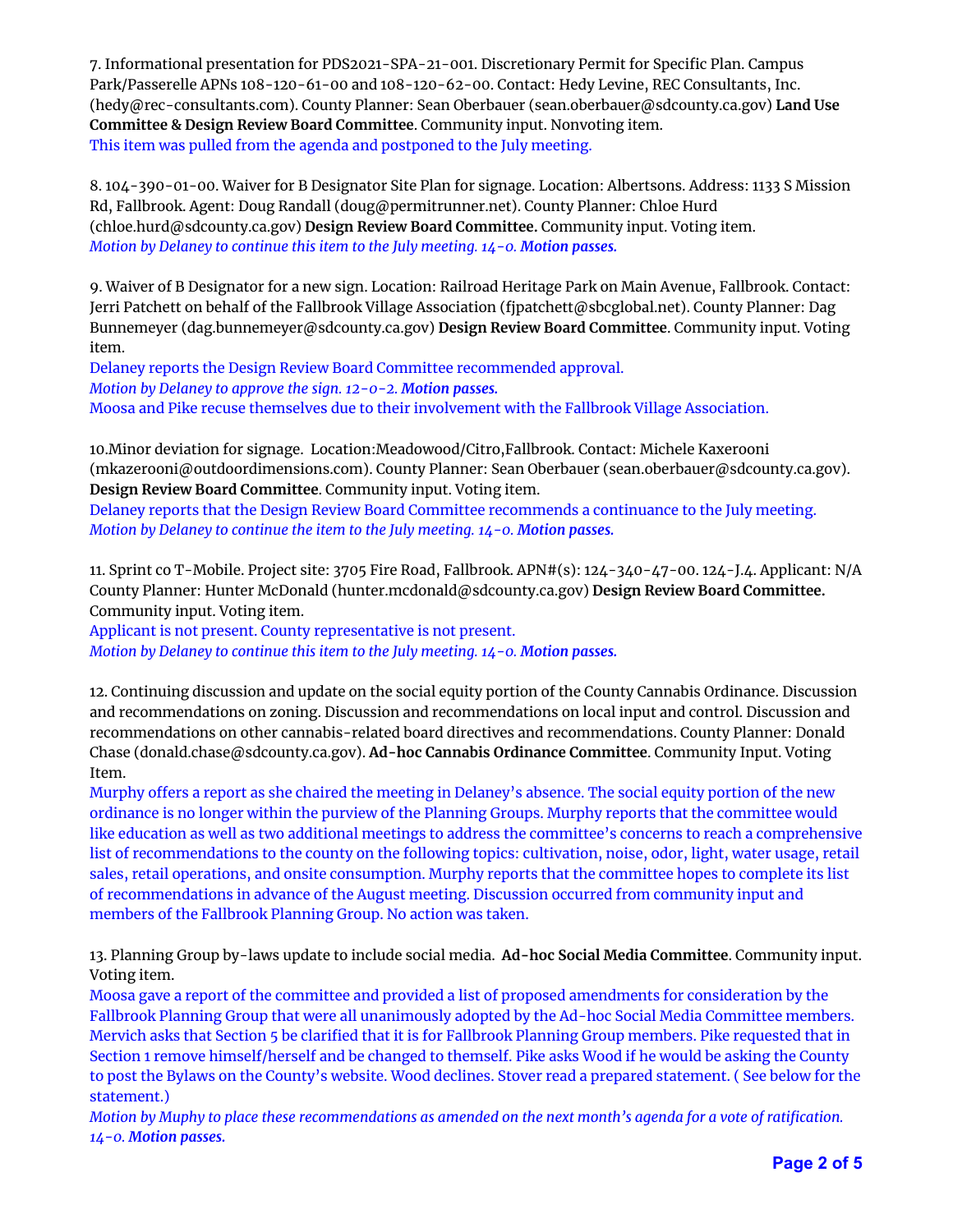### 14. Planning Group Business:

a. Announcements.

b. Discussion items.

### 15. Adjournment

Chair Wood announces that he has completed his announcements and adjourned the meeting at 9:06 PM with Planning Group members still requesting to speak.

Respectfully submitted,

Ross L. Pike **Secretary** Fallbrook Planning Group

NOTE: The Fallbrook Planning Group occasionally has openings on its Land Use Committee (Chair Eileen Delaney:

eileendelaneymail@gmail.com), Circulation Committee (Chair Roy Moosa: 760-723-1181), Parks & Recreation Committee (Chair Stephani Baxter: sbaxter.fcpg@gmail.com), Public Facilities Committee (Chair Roy Moosa: 760-723-1181), and Design Review Committee (Chair Eileen Delaney: eileendelaneymail@gmail.com) for non-elected citizens. There are currently vacancies on the Circulation Committee, Parks & Recreation Committee, and Public Facilities Committee. Interested persons are directed to please contact the respective committee chair. This is a preliminary agenda. If any changes are made, a final agenda will be posted at the Fallbrook Chamber of Commerce (111 S Main Avenue) at least 72 hours prior to the meeting as well as in the digital Dropbox [\(bit.ly/FallbrookPlanningGroup\)](http://bit.ly/FallbrookPlanningGroup). To sign up for notifications for the digital Dropbox, please contact Ross L. Pike (rosslpike.fallbrook@gmail.com) or visit [bit.ly/FallbrookPlanningGroup](http://bit.ly/FallbrookPlanningGroup).

#### Below is a statement by Stover made during Public Forum:

Mr. Chair, I understand there is a 3 minute time limit, however, I ask for the time it take to make this statement as I have been guided by the county that this is the only time I can voice my several concerns and not be in violation of any regulations we are to follow.

Mr Secretary, you can relax, I have also been guided by county that I am to submit to you a digital copy of this statement for the minutes.

I must share that I have completely lost my faith in the Fallbrook Planning Group's Executive Committee and its' subcommittee Chairs. On June 7th during the Special Meeting on Social Media, I was literally rendered speechless at the information that was disseminated. Integrity is defined as doing the right thing when no one is looking. It seems that when no one is looking at the Planning Group Officers and Subcommittee chairs personal agendas are being pressed forward.

I would like to remind every member on this board, that when you make a decision to call.or be in person with another board member in order to discuss an item on the agenda, you are creating a liability for 14 other board members. We are intertwined and 1 person can make a decision that will endanger the remaining 14 and cause a legal liability for everyone. I am not sure if you all have a clear understanding of this liability but I am not willing to risk my own livelihood, let alone the livelihoods of 14 other households. I have recently learned that a situation I was involved in could be construed by the County of San Diego as a "daisy chain" meeting after the extensive lessons on the subject this past week. A phone call took place just minutes before a subcommittee wherein the chair called me, stated an opinion about a project we were to discuss, then we joined the meeting. I was same minded before the phone call and I was leaning to make a motion that would be in agreeance with their opinion, however, the phone call compromised the process. This should never be part of our innerworkings. If you can not put it in writing or state in a publicly noticed meeting it should. not be happening.

We were all equally elected on a non-partisan basis. Making a remark about someone's political affiliation can put us at risk. Whether you agree or disagree with an opposing political party's position, this board is and always will be nonpartisan. Please do not call someone else out on their political views particularly if your own political affiliation is out there for the entire world to see. If you cannot refrain from crossing these boundaries and get back to focusing on the Mission of the Planning Group maybe you should consider whether or not this Group is a good fit for you. If you got elected to this community planning group thinking it would be a launching point for your political career, you ran for the wrong board and should consider if this position you were elected to is the right fit.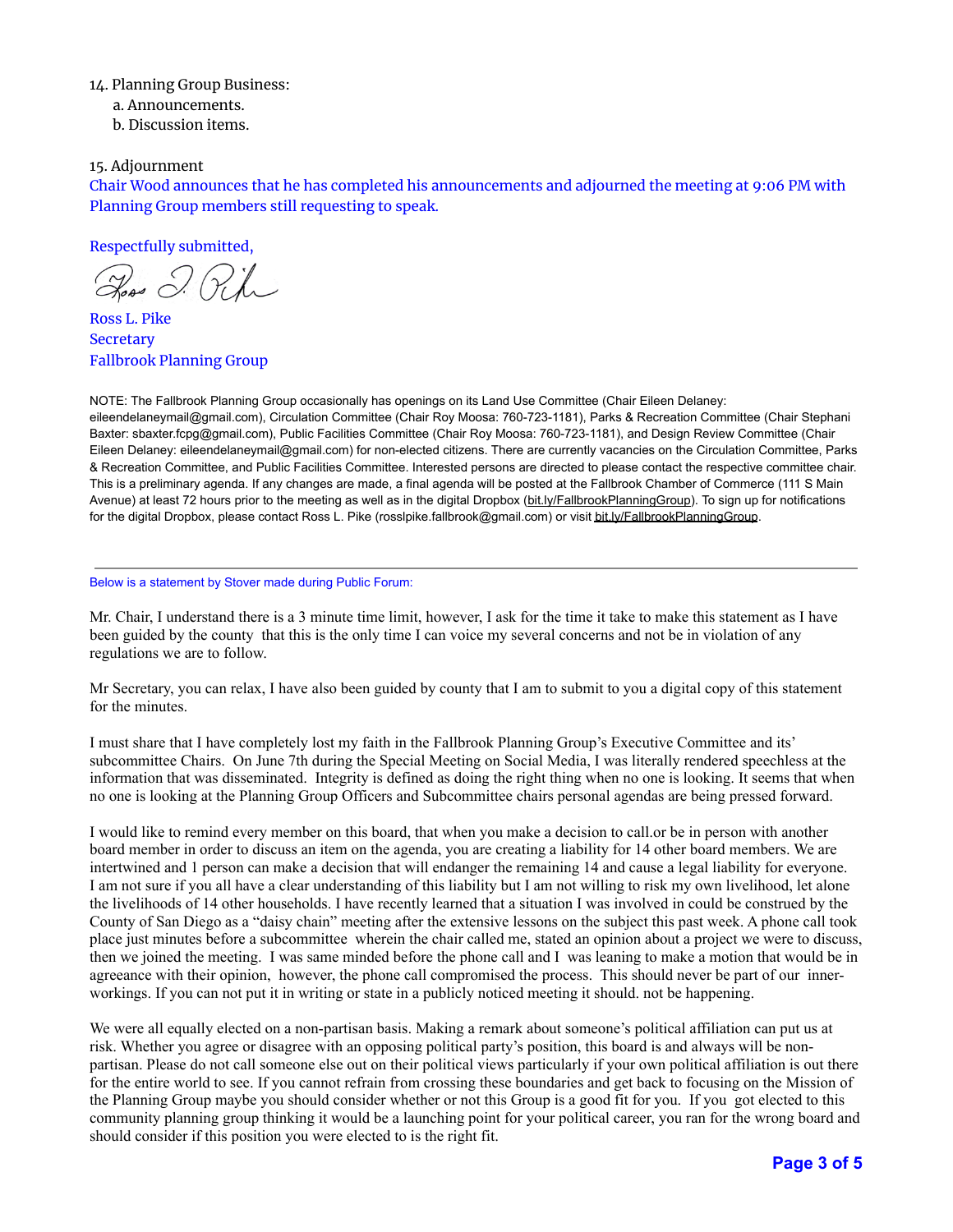I have great concern regarding a blatant "targeting" that is emanating from this Group. Mr. Chair, you appointed Mr. Pike to be the Secretary of the Board after Mr. Brown resigned from the position. Mr. Chair you or someone you have appointed With extensive experience have not had the time to properly train Mr. Pike. He has been in this position for 2 months give or take. Instead you have allowed your executive committee and Subcommittee chairs to attack him in illegal, unnoticed meetings or embarrass him publicly in emails. Why have these actions been allowed? Instead of creating a divide, we should be working together as a cohesive group and help him. He is human and will make mistakes, as have we all, and he should be allowed to partake in a training by the former secretaries, the current chair and the county for months before he is even criticized, no one wanted this job, why are we going to humiliate the one person willing to do the job?

I am relieved to know that now everyone on the executive committee and subcommittee chairs are under the order to stop unnoticed, Brown Act violating "leadership" meetings. I would also hope any illegal decisions that were made in any of these meetings will be brought to the group's attention, so we as a group of 15 can determine how they should be handled. To ensure that decisions made at those meetings are properly disclosed I will be preparing and presenting a Freedom of Information Act request for the minutes and recordings of all of these meetings, and all preceding and subsequent communications via any written form.

While speaking with Jessica Turner, she asked me if I had any ideas to help FCPG get back on track. I have graciously accepted to work with her to bring several trainings, and other essential tools to our group. We must get past all this drama from the past few months and get back to the purpose of why we exist. If anyone has ideas that they would like to share in regards to training please feel free to email me your suggestions. I will be talking to Jessica this week about upcoming training for us.

Mr. Chair, due to other concerns having to do with Agendized items, I reserve my right to fully express my concerns on each item as those items are discussed in this meeting and all future meetings.

Thank you.

Below are the proposed amendments as amended motioned by Murphy to be voted on for ratification at the July meeting:

### **Article 8- Social Media**

With the advent of Social Media, new areas of guidelines need to be addressed to ensure that the general public receives accurate information, is not misled, and receives data from an official authorized source. It is also important that social media policies are followed in order to ensure that a Planning Group member has not strayed outside the boundaries of legal indemnification. Therefore, the following are hereby incorporated into the Fallbrook Planning Group Bylaws.

**Section 1:** No Planning Group member shall express themself as representing the full Planning Group unless authorized to do so by the Group Chair. Committee Chairs may act as spokesmen regarding their respective committee activities.

**Section 2.** On social media pages, a Planning group member can state that they are a member of the Planning Group but cannot imply that they represent the planning group. This disclaimer must be included in all social media pages: "I am a Member of the Fallbrook Community Planning Group. I do not represent or speak on behalf of the Fallbrook Community Planning Group."

**Section 3.** Opinions on agenda items yet to be heard cannot be placed in any public forum as Planning Group members are to be impartial until the agenda item is heard. Input from the public can be received by the member but the Planning Group member can discuss, but not give an opinion on that input unless presented at an officially scheduled public meeting.

**Section 4.** Since the Planning Group is non-partisan, partisan political views should not be presented by a member's official social media page.

**Section 5.** Political signs or messages should not be in view when meetings are held via the internet (Zoom, Teams, etc.). This applies to the screens of Fallbrook Planning Group members.

**Section 6.** When a Planning group member receives a request to forward information on an agenda item, the member should refer the public to the Planning Group Chair or Committee Chair. The Planning Group member can supply a copy of the agenda upon request or direct them to an official source for public information.